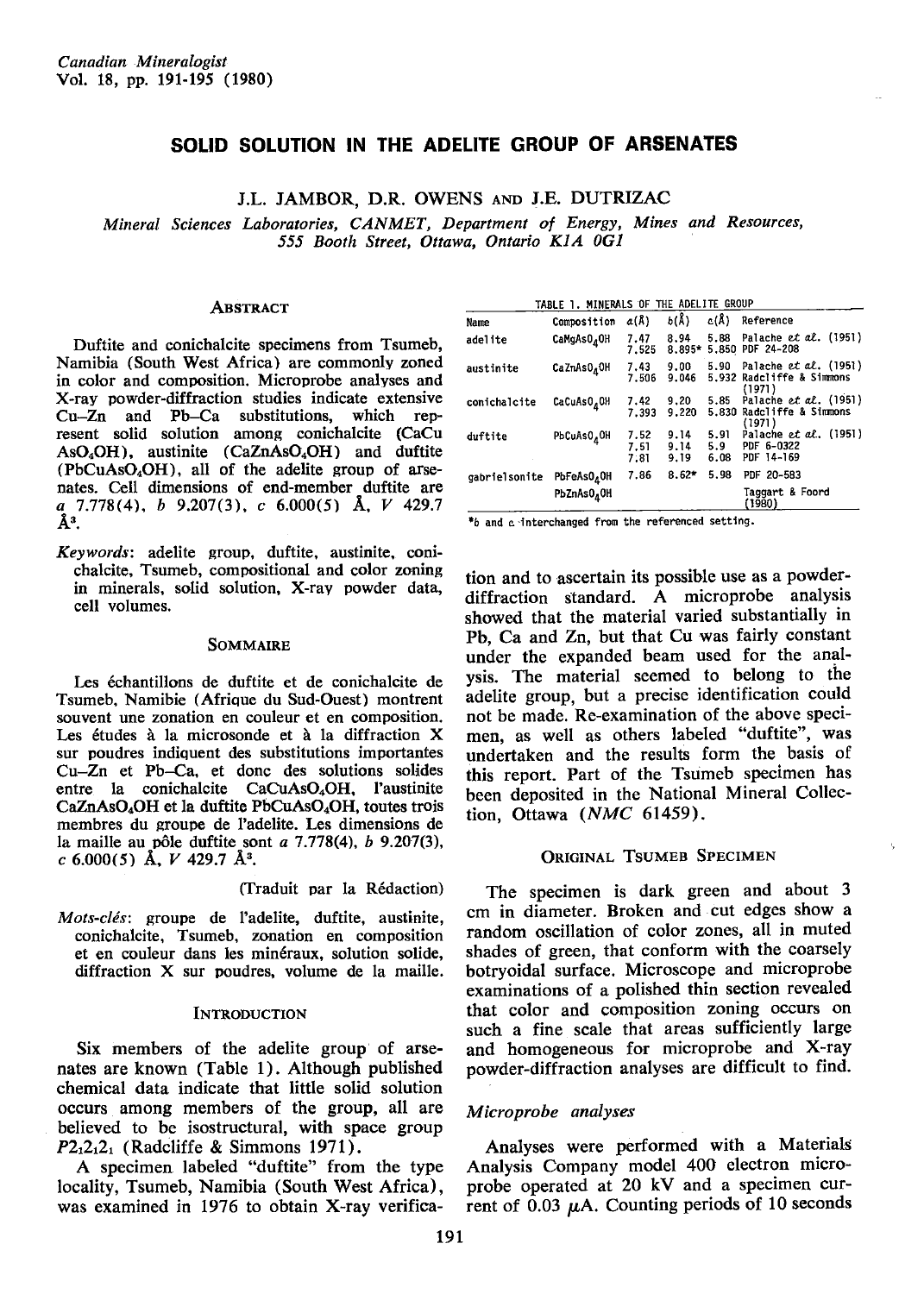TABLE 2. MICROPROBE ANALYSES OF TSUMEB "DUFTITE" (NMC 61459) = PLUMBIAN, ZINCIAN CONICHALCITE

|                                                                                  |                                                     | 1. Colorless                         |                                                                                 | 2. Medium green                                           |                                                        |                                                                                           | 3. Dark green                                      |                                            |                                                                                | 4. Brownish green                                    |                                                   |                                                                                 |
|----------------------------------------------------------------------------------|-----------------------------------------------------|--------------------------------------|---------------------------------------------------------------------------------|-----------------------------------------------------------|--------------------------------------------------------|-------------------------------------------------------------------------------------------|----------------------------------------------------|--------------------------------------------|--------------------------------------------------------------------------------|------------------------------------------------------|---------------------------------------------------|---------------------------------------------------------------------------------|
|                                                                                  | av. wt%                                             | mol.                                 | range, wt%                                                                      | av. wt%                                                   | moT.                                                   | range, wt%                                                                                | av. wt%                                            | mol.                                       | range, wt%                                                                     | av. wt%                                              |                                                   | mot. range, wt%                                                                 |
| CaO<br>Pb <sub>0</sub><br>Cu <sub>0</sub><br>Zn <sub>0</sub><br>MnO<br>$As_2O_F$ | 15.4<br>15.4<br>19.5<br>9.1<br>50.1<br>37.4<br>96.9 | .274<br>.069<br>.246<br>.112<br>.326 | $12.0 - 17.6$<br>$8.9 - 22.0$<br>$16.8 - 21.9$<br>$7.8 - 11.8$<br>$36.0 - 39.0$ | 14.3<br>15.6<br>20.2<br>7.7<br>0.1<br><u>37.7</u><br>95.6 | .254<br>.070<br>.255<br>.095<br>$\blacksquare$<br>.328 | $13.0 - 17.8$<br>$9.2 - 18.7$<br>19.3-22.0<br>$6.1 - 8.8$<br>$0.1 - 0.1$<br>$36.8 - 39.6$ | 9.5<br>29.5<br>21.7<br>3.2<br><0.1<br>33.0<br>97.0 | .170<br>. 132<br>.272<br>.040<br>-<br>.287 | $9.1 - 10.5$<br>$28.1 - 31.4$<br>$21.0 - 22.4$<br>$2.9 - 3.7$<br>$32.1 - 34.4$ | 14.7<br>17.6<br>21.5<br>6.1<br>$0.1$<br>37.9<br>97.9 | .262<br>.079<br>.271<br>.075<br>$\bullet$<br>.330 | $12.9 - 15.7$<br>$14.4 - 22.4$<br>$20.7 - 22.5$<br>$4.9 - 7.5$<br>$36.7 - 38.8$ |
|                                                                                  |                                                     |                                      | av. $Ca: Pb = 80: 20$<br>$Cu: Zn = 69:31$                                       |                                                           |                                                        | av. $Ca: Pb = 78:22$<br>$Cu: Zn = 73:27$                                                  |                                                    |                                            | av. $Ca: Pb = 56:44$<br>$Cu:Zn = 87:13$                                        |                                                      |                                                   | av. $Ca: Pb = 77: 23$<br>$Cu: Zn = 78:22$                                       |

 $\sim$ 

Second area

| Dark green                                                                                            |                                                            |                                           | Almost colorless                                                                |                                                      |                                                    | Almost coloriess                                                               |                                                              |                                      |                                                                          |  |
|-------------------------------------------------------------------------------------------------------|------------------------------------------------------------|-------------------------------------------|---------------------------------------------------------------------------------|------------------------------------------------------|----------------------------------------------------|--------------------------------------------------------------------------------|--------------------------------------------------------------|--------------------------------------|--------------------------------------------------------------------------|--|
|                                                                                                       | av. wt%                                                    | mol.                                      | range, wt%                                                                      | av. wt%                                              | mol.                                               | range, wt%                                                                     | av. wt%                                                      | mol.                                 | range, wt%                                                               |  |
| CaO<br>Pb <sub>0</sub><br>Cu <sub>0</sub><br>ZnO<br>Mn <sub>0</sub><br>As <sub>2</sub> 0 <sub>5</sub> | 10.5<br>29.0<br>23.4<br>2.5<br>50.1<br><u>34.1</u><br>99.6 | .187<br>.130<br>.294<br>.031<br>-<br>.296 | $10.2 - 10.9$<br>$27.1 - 29.7$<br>$23.0 - 23.7$<br>$2.1 - 2.7$<br>$33.4 - 34.8$ | 10.2<br>27.4<br>22.7<br>3.0<br>< 0.1<br>33.9<br>97.3 | .182<br>. 123<br>.285<br>.037<br>$\bullet$<br>.295 | $9.9 - 10.6$<br>$26.9 - 27.7$<br>$22.3 - 23.4$<br>$2.5 - 3.6$<br>$33.1 - 35.3$ | 16.9<br>12.6<br>20.5<br>8.6<br>$-0.1$<br><u>39.7</u><br>98.4 | .301<br>.056<br>.258<br>.106<br>.346 | 16.6-17.2<br>11.5-13.8<br>$19.3 - 21.5$<br>$6.8 - 12.8$<br>$39.1 - 40.7$ |  |
|                                                                                                       |                                                            | $av. Ca: Pb = 59:41$<br>$Cu:Zn = 90:10$   |                                                                                 |                                                      |                                                    | av. $Ca: Pb = 60:40$<br>$Cu: Zn = 89:11$                                       |                                                              |                                      | av. $Ca: Pb = 84: 16$<br>$Cu:Zn = 71:29$                                 |  |

and the following X-ray lines and standards were used: Pb  $M\alpha$ , galena; Ca  $K\alpha$ , apatite; Cu  $K\alpha$ , CuS; Zn  $K\alpha$ , ZnO; Mn  $K\alpha$ , rhodochrosite; As  $L\alpha$ , CoAs<sub>2</sub>. Areas in the polished thin section of the Tsumeb specimen were selected as representative of the various color ranges.

The microprobe analyses (Table 2) show that the different color zones are variable in composition and apparently represent extensive solid solution in the adelite group. All the analyzed zones have  $Ca > Pb$  and  $Cu > Zn$ ; thus the mineral is plumbian, zincian conichalcite. Although one could infer from the first four analyses in Table 2 that conichalcite becomes darker green as the copper content increases, analyses in another area of the section, consisting of numerous but narrow zones of different shades of green, do not confirm the apparent trend (Table 2). Analyses obtained from a second polished section give compositions in the same ranges as those in Table 2 and confirm the lack of correlation between color and composition. The presence of over 20% CuO in the almost colorless areas is notable.

# X-ray-diffraction study

Few of the areas analyzed by microprobe were homogeneous, but the composition ranges were consistently those expected for adelitegroup minerals. If the compositional hetero-

geneity represented physical combinations of endmember conichalcite, duftite and austinite (rather than extensive solid solution), then these mixtures should have been detectable by powder X-ray diffraction because the Ca-Pb-Cu-Zn variation is large. The cell dimensions of the relevant members of the adelite group, although similar, differ sufficiently that anomalously large diffraction-line broadening, as well as distinct lines for the individual phases, should appear on 114.6 mm films. These features are not evident on X-ray patterns of the Tsumeb material (Cu and Co radiations), but distinct diffraction-line shifts are present. These shifts are sufficiently large to indicate that the conichalcite end-member is absent in the Tsumeb material.

Powder-diffraction patterns from several of the analyzed areas were sharp even though incorporation of multiple zones, as indicated by the composition ranges in Table 2. was unavoidable. To obtain comparisons with the cell dimensions given for austinite and conichalcite by Radcliffe & Simmons (1971), MgO was added subsequently to the X-ray spindles to provide back-reflections for shrinkage corrections. Leastsquares refinements were done with Cu  $K\alpha_1$ radiation  $(\lambda 1.54051 \text{ Å})$ . Although the refined parameters are near those of duftite and conichalcite, the PDF cell data for duftite differ so substantially (Table 1) that specific dimensions for the end member could not be selected.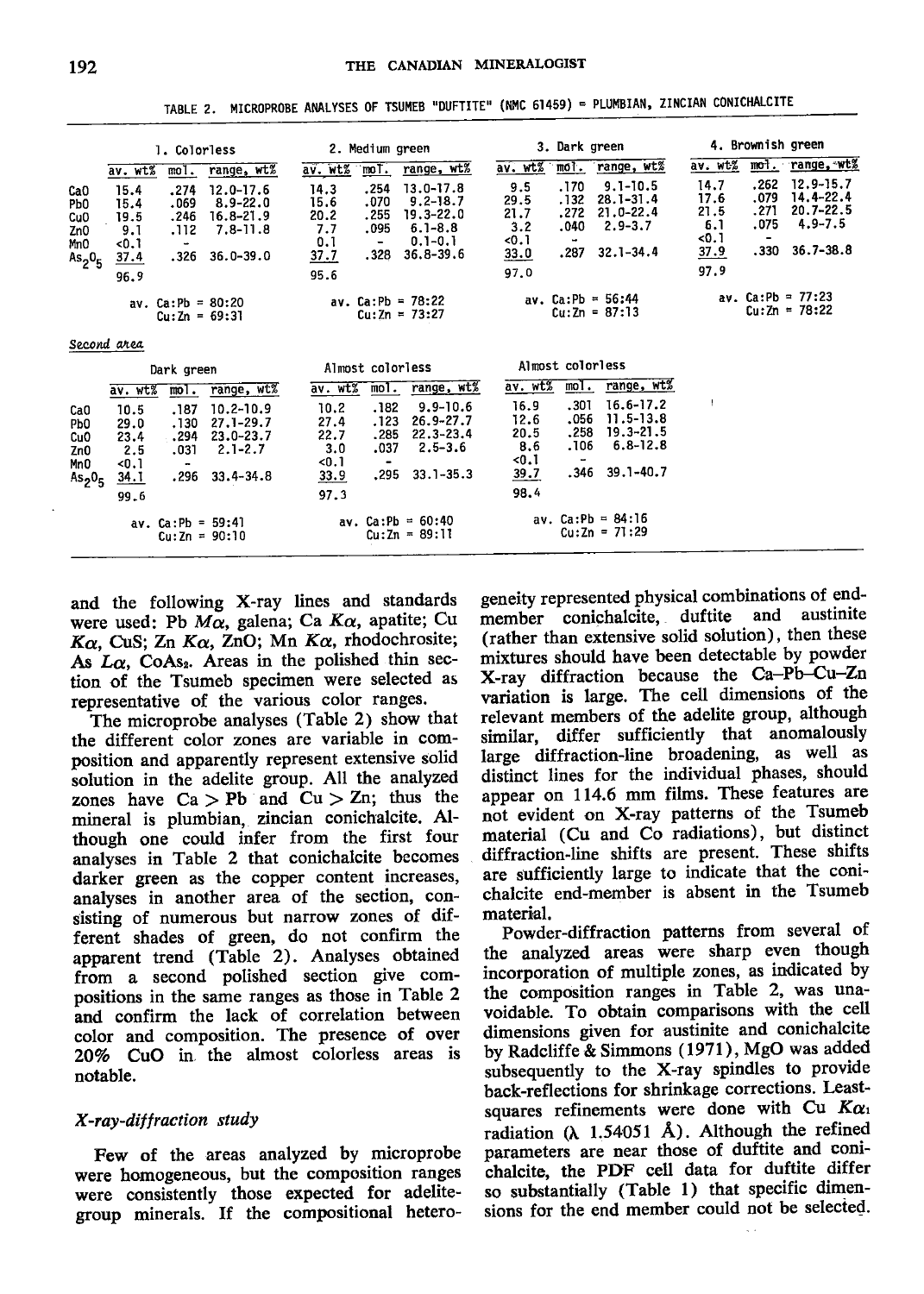|  |  |  |  |  |  | TABLE 3. X-RAY POWDER DATA FOR DUFTITE, TSUMEB, S.W.A. (PDF 14-169) |  |  |
|--|--|--|--|--|--|---------------------------------------------------------------------|--|--|
|--|--|--|--|--|--|---------------------------------------------------------------------|--|--|

| ĩ   | d<br>meas | calc | hkl    | I  | meas | calc | hkl    |  |
|-----|-----------|------|--------|----|------|------|--------|--|
| 40  | 5.03      | 5.00 | $011*$ | 10 | 1.96 | 1.97 | 240    |  |
| 30  | 4.60      | 4.59 | 020*   |    |      | 1.94 | 013    |  |
| 50  | 4.21      | 4.19 | $111*$ | 10 | 1.93 | 1.93 | 400    |  |
| 30  | 3.95      | 3.94 | 120*   | 50 | 1.87 | 1.87 | $331*$ |  |
| 30  | 3.56      | 3.56 | 210*   | 10 | 1.85 | 1.84 | 401    |  |
| 100 | 3.26      | 3.24 | 201    | 10 | 1.82 | 1.82 | 023    |  |
| 40  | 2.99      | 2.98 | 002    | 10 | 1.81 | 1.82 | 042    |  |
| 80  | 2.85      | 2.84 | 130*   | 10 | 1.78 | 1.78 | 420    |  |
| 80  | 2.65      | 2.65 | 221*   | 10 | 1.77 | 1.77 | 142    |  |
| 60  | 2.57      | 2.57 | 131*   | 5  | 1.75 | 1.75 | 051    |  |
| 10  | 2.48      | 2.48 | 310*   | 30 | 1.71 | 1.71 | $151*$ |  |
| 10  | 2.38      | 2.38 | 122    | 50 | 1.64 | 1.64 | 242    |  |
| 50  | 2.28      | 2.28 | $212*$ | 30 | 1.58 | 1.59 | 412    |  |
| 10  | 2.23      | 2.22 | 231    | 40 | 1.53 | 1.53 | 060    |  |
| 10  | 2.19      | 2.20 | 140    | 30 | 1.49 | 1.49 | 004    |  |
| 30  | 2.09      | 2.10 | 222    | 30 | 1.45 | 1.45 | 252    |  |
| 40  | 2.05      | 2.06 | 132    | 30 | 1.38 | 1.38 | 403    |  |

\* indices used for least-squares refinement. Original cell: a 7.81, b 9.19, c 6.08Å; refined cell a 7.716, b 9.178, c 5.954Å for CuKa<sub>1</sub> radiation.

Therefore, the PDF data were treated to leastsquares refinement, and additional "duftite" specimens were studied.

#### **DUFTITE**

The powder data reported by Claringbull (1951, PDF 6-0322) were refined using Cu  $K\alpha_1$  radiation. The cell dimensions obtained are a 7.51(1), b 9.25(2), c 5.920(5) Å, but discrepancies between measured and calculated dvalues are substantial for several diffraction lines. Similar refinement of the powder data by Guillemin (1956, PDF 14-169) gave a 7.716 (8),  $b$  9.178(8),  $c$  5.954(12) A. Guillemin's pattern, which is for duftite with  $Pb:Ca =$ 93:7 and Cu: $Zn = 96:4$ , is considered to be the better of the two, as there are no major deviations between measured and calculated d-values  $(Table 3).$ 

In order to obtain cell parameters for endmember duftite, it was assumed that a of Guillemin's mineral is slightly high because of the minor substitution of Zn for Cu. In acccordance with the trend in the conichalcite-austinite series, a correction for the Z<sub>n</sub> substitution was applied by reducing  $a$  from 7.716 to 7.711 A for the copper end-member which, in this case, has the ratio Pb:Ca =  $93:7$ . Graphical extrapolation to adjust for the calcium content leads to  $a$  of about 7.734 Å for pure duftite. Application of the same kind of correction leads to b 9.182 and c 5.958 Å,  $V$  423.1 Å<sup>3</sup> for duftite. These extrapolations are simplistic in that the Cu-Zn and Pb-Ca substitutions are treated independently, and thus the cell volume is only approximate.

# Other "duftite" specimens

Two specimens labeled "duftite" were bor-

TABLE 4. MICROPROBE ANALYSES OF "DUFTITE", ROM M 29503

|                                                           |                                    | core                                 |                                                                               | peripheral clusters                 |                                         |                                                                             |  |  |  |
|-----------------------------------------------------------|------------------------------------|--------------------------------------|-------------------------------------------------------------------------------|-------------------------------------|-----------------------------------------|-----------------------------------------------------------------------------|--|--|--|
|                                                           | av. wt%                            | mol                                  | range, wt%                                                                    | av. wt%                             | mo I                                    | range, wt%                                                                  |  |  |  |
| •ኮ0<br>à0<br>Cu.<br>ZnO<br>\s <sub>2</sub> 0 <sub>5</sub> | 38.1<br>6.2<br>23.2<br>0.6<br>30.2 | .171<br>110.<br>.292<br>.008<br>.263 | $34.5 - 39.0$<br>$5.5 - 7.6$<br>$22.8 - 24.2$<br>$0.5 - 0.7$<br>$29.3 - 31.0$ | 19.0<br>13.5<br>26.7<br>0.9<br>37.5 | .085<br>.241<br>.336<br>.012<br>.327    | $11.5 - 23.4$<br>11.9-15.9<br>$25.9 - 28.2$<br>$0.9 - 1.1$<br>$35.9 - 39.4$ |  |  |  |
|                                                           | av.                                |                                      | $Ca: Pb = 39:61$<br>$Cu:Zn = 97:3$                                            |                                     | av. $Ca: Pb = 74:26$<br>$Cu: Zn = 97:3$ |                                                                             |  |  |  |

rowed from the Royal Ontario Museum. Both are from Tsumeb and both proved to be strongly zoned. Microprobe analysis of one specimen  $(M)$ 29503) gave compositions that vary from calcian duftite to plumbian conichalcite (Table 4). The other specimen  $(M$  34851) also proved highly variable in composition and is plumbian conichalcite with an outermost zone containing appreciable vanadium in substitution for arsenic.

Four specimens labeled "duftite" were obtained from the Systematic Reference Series of the National Mineral Collection, Ottawa. After examination of the specimens with a binocular microscope, two were judged unsuitable because of impurities and visible zoning. The others were given a preliminary calcium analysis by means of an energy-dispersion SEM system. Material from Can Pey, France (NMC 13540) was found to contain abundant calcium, but the other, from Tsumeb (NMC 13538), proved to be mainly duftite.

Several fragments of the NMC duftite from



FIG. 1. End-member duftite from Tsumeb, S.W.A. (NMC 13538) with narrow, darker zones of duftite. SEM back-scattered electron calcian image.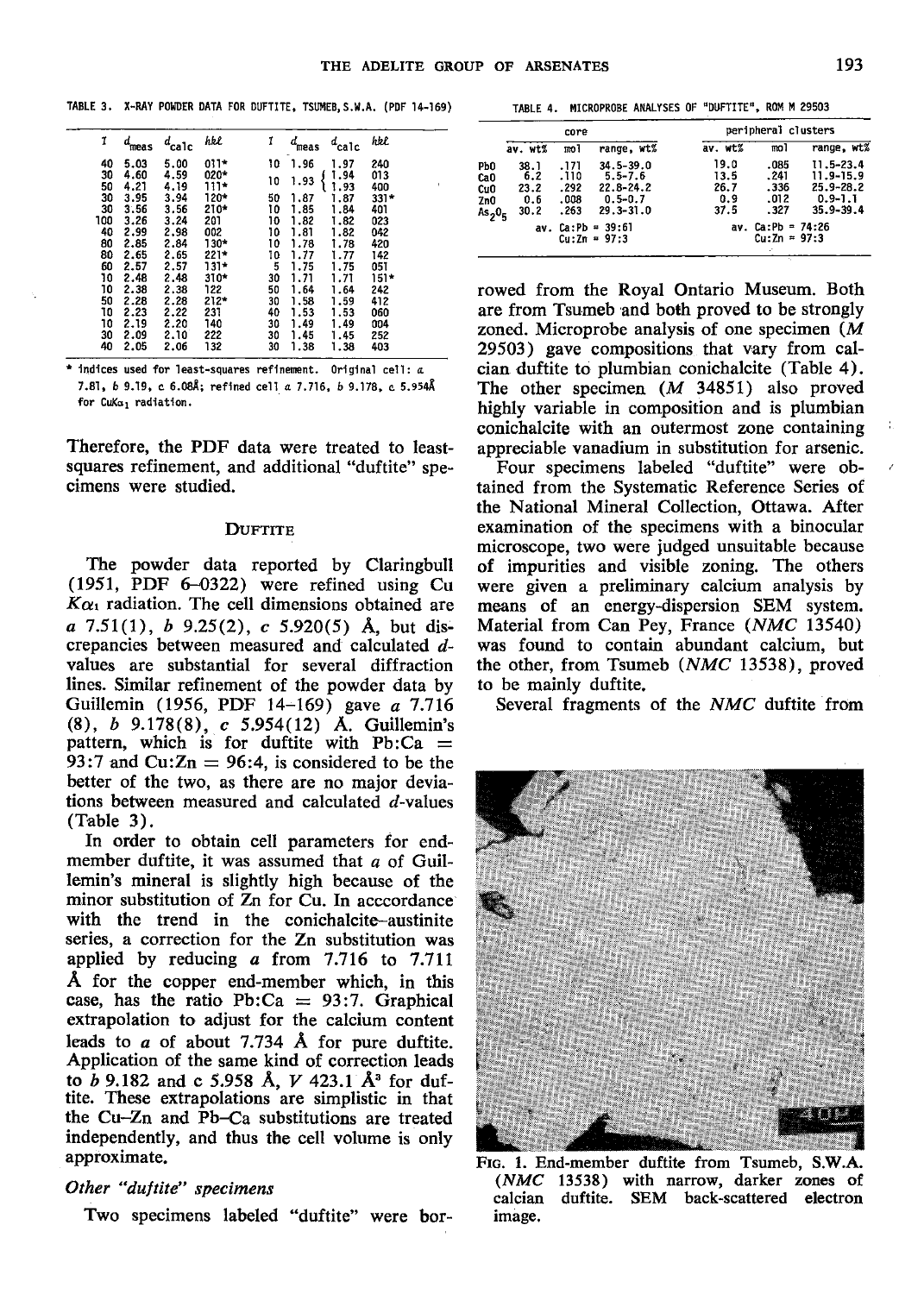|  |  |  |  |  |  | TABLE 5. X-RAY POWDER DATA FOR DUFTITE FROM TSUMEB, S.W.A. (NMC 13538) |  |  |  |  |  |  |
|--|--|--|--|--|--|------------------------------------------------------------------------|--|--|--|--|--|--|
|--|--|--|--|--|--|------------------------------------------------------------------------|--|--|--|--|--|--|

| $t_{\rm est}$                                    | meas                                                                           | $d_{\rm calc}$                                                                          | hkl                                                                         | $^{\mathcal{I}}$ est      | $d_{\text{meas}}$                                                    | $d_{\rm calc}$                                     | hkl                                         |
|--------------------------------------------------|--------------------------------------------------------------------------------|-----------------------------------------------------------------------------------------|-----------------------------------------------------------------------------|---------------------------|----------------------------------------------------------------------|----------------------------------------------------|---------------------------------------------|
| പ്പ്പന്                                          | 5.03<br>4.59<br>4.22<br>3.96<br>3.88                                           | 5.03<br>4.60<br>4.22<br>3.96<br>3.89                                                    | 011<br>020<br>111<br>120<br>200                                             | $\frac{1}{2}$<br>4<br>∯>> | 1.982<br>1.941<br>1.881<br>1.828<br>1.803                            | 1.981<br>1.945<br>1.881<br>1.826<br>1.805          | 240*<br>400<br>$331*$<br>042*<br>322        |
| $\tilde{\vec{a}}$<br>4<br>7<br>88                | 3.579<br>3.302<br>3.257<br>2.999<br>2.854<br>2,670                             | 3.583<br>3.306<br>3.263<br>3.000<br>2.855<br>2.678                                      | $210*$<br>121<br>201<br>002<br>130*<br>112                                  | 3<br>≺<နှံ<br>6<br>4      | $-1.788$<br>1.778<br>1.760<br>1.717<br>1.653<br>1.632                | 1.791<br>1.778<br>1.760<br>1.717<br>1.653<br>1.632 | 420<br>142<br>051<br>$151*$<br>242*<br>402* |
| 7<br>2<br>1<br>$\frac{4}{3}$<br><b>A</b> created | 2.577<br>2.520<br>'2.497<br>2.409<br>2.298<br>2.259<br>2.206<br>2.111<br>2,069 | 12.662<br>2.578<br>2.513<br>2.496<br>2.409<br>2.300<br>2.259<br>2.207<br>2.111<br>2.071 | 221<br>131*<br>022<br>310<br>230<br>$212*$<br>$320*$<br>140<br>222*<br>141* | 3<br>2<br><}<br>2キュー      | 1.537<br>1.501<br>1.485<br>1.455<br>1.407<br>1.389<br>1.352<br>1.330 | 1.538<br>1.535<br>1.500<br>1.485                   | 422<br>060<br>004<br>440                    |

Camera diameter 114.6 mm, CuKa1 radiation. Indices with an asterisk were used in the cell-dimension refinement (Table 6).

Tsumeb were mounted in a polished section for electron-microprobe and scanning-electron-microscope analysis. The grains are zoned, but are mainly end-member duftite with narrow bands containing small amounts of Ca and traces of  $Zn$  (Fig. 1). The bands are too small for quantitative analysis, but the broader duftite zones contain  $< 0.1$  wt. % CaO and  $< 0.1$  wt.  $%ZnO.$ 

X-ray powder data for duftite from the polished section are given in Table 5. Shrinkage corrections and least-squares refinement were performed as outlined previously. The resultant cell volume,  $429.7 \text{ Å}^3$ , is higher than that obtained by extrapolation from Guillemin's data. The difference may be due to the simplistic nature of the extrapolation, the possibility of undetected zoning in Guillemin's material or a combination of both.

# **DUFTITE-CONICHALCITE SOLID SOLUTION**

The NMC specimen, in which end-member duftite contains zones of calcian duftite, also has a narrow rind of calcian duftite with a ratio Ca: Pb =  $30:70$  and negligible zinc. Other analyses in this study range from plumbian conichalcite to calcian duftite (Fig. 2), thus indicating that Ca-Pb solid solution between these minerals is extensive and probably complete. Although in this study a precise correlation between axial lengths and cation solid-solution was not possible because of fine zoning, an appropriate range of cell volumes was obtained  $(Table 6).$ 

Radcliffe & Simmons (1971) showed that Cu-Zn solid solution in the conichalcite-austinite series extends to at least  $Cu:Zn:Mg =$  $67:31:2$ , a range similar to that found here. Although the as-yet-undescribed new member of the adelite group with  $Pb > Ca$  and  $Zn > Cu$ has been mentioned (Taggart & Foord 1980), none of the analyses in the present study approaches this composition. Nevertheless, extensive solid-solution bettween Ca and Pb, and Zn and Cu in the adelite group seems to be common rather than rare.

## **ACKNOWLEDGEMENTS**

Specimens from the Royal Ontario Museum were provided through the courtesy of J.A. Mandarino; those from the National Mineral Collection were obtained from H.G. Ansell of the Geological Survey of Canada, who also arranged for some of the SEM studies. The writers are also indebted to J.H.G. Laflamme



FIG. 2. Composition plot of intermediate members of the conichalciteaustinite-duftite series. Solid circles: original Tsumeb specimen, NMC 61459; open circles: M 29503; open squares: Dunin-Barkovskaya (1962); solid squares: Guillemin (1956); solid triangles: Radcliffe & Simmons (1971); open triangle: NMC 13538.